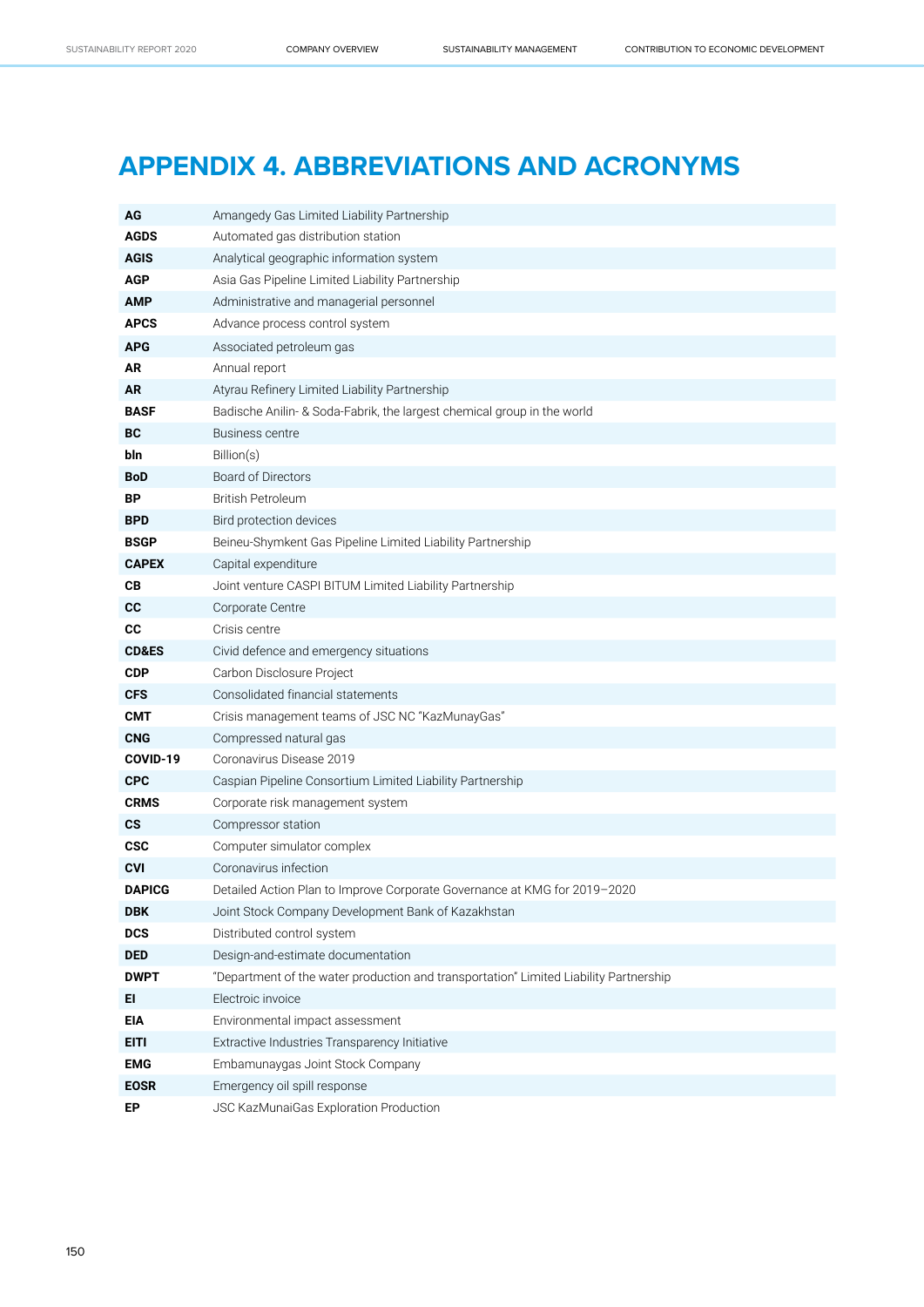| <b>ERP</b>     | <b>Enterprise Resource Planning</b>                                                                                    |
|----------------|------------------------------------------------------------------------------------------------------------------------|
| ES             | <b>Emergency situation</b>                                                                                             |
| <b>ESG</b>     | Environmental, Social, and Governance                                                                                  |
| <b>ETE</b>     | Engineering and technical employees                                                                                    |
| <b>FAR</b>     | Fatal Accident Rate (per 100 million man-hours)                                                                        |
| <b>FERs</b>    | Fuel and energy resources                                                                                              |
| FS             | Feasibility study                                                                                                      |
| <b>GMI</b>     | Global Methane Initiative                                                                                              |
| <b>GMS</b>     | Gas-measuring station                                                                                                  |
| <b>GRI</b>     | Global Reporting Initiative                                                                                            |
| <b>GWS</b>     | Goods, works, and services                                                                                             |
| <b>H&amp;S</b> | Health and safety                                                                                                      |
| HCs            | Hydrocarbons                                                                                                           |
| HF             | Hydraulic fracturing                                                                                                   |
| <b>HSE</b>     | Health, Safety and Environment                                                                                         |
| <b>HSE</b>     | Health, safety, and environmental protection                                                                           |
| <b>HSE</b>     | Health, safety, industrial and fire safety, environmental protection, emergency prevention                             |
| <b>HSE</b>     | Occupational health, safety, and environmental protection                                                              |
| <b>HSESDC</b>  | Health, Safety, Environment and Sustainable Development Committee of the Board of Directors of JSC NC<br>"KazMunayGas" |
| <b>IAOT</b>    | International Association of Oil Transporters                                                                          |
| <b>ICA</b>     | Intergas Central Asia Joint Stock Company                                                                              |
| <b>IFRS</b>    | International Financial Reporting Standards                                                                            |
| <b>IGCC</b>    | Integrated gas chemical complex                                                                                        |
| <b>IOGP</b>    | International Association of Oil & Gas Producers                                                                       |
| <b>IPIECA</b>  | International Petroleum Industry Environmental Conservation Association                                                |
| <b>ITS</b>     | Information trust system                                                                                               |
| <b>IUCN</b>    | International Union for Conservation of Nature                                                                         |
| <b>IUCN</b>    | International Union for Conservation of Nature                                                                         |
| <b>JSC</b>     | Joint Stock Company                                                                                                    |
| <b>KazGPP</b>  | Kazakh Gas Processing Plant Limited Liability Partnership                                                              |
| <b>KBM</b>     | <b>JSC Karazhanbasmunay</b>                                                                                            |
| <b>KCP</b>     | Kazakhstan-China Pipeline Limited Liability Partnership                                                                |
| <b>KGM</b>     | Joint venture Kazgermunai Limited Liability Partnership                                                                |
| <b>KMG</b>     | Joint-Stock Company "National Company "KazMunayGas"                                                                    |
| <b>KMGE</b>    | KazMunayGas Engineering Limited Liability Partnership                                                                  |
| <b>KMGI</b>    | KMG International N.V.                                                                                                 |
| <b>KMTF</b>    | National Maritime Shipping Company "Kazmortransflot" Limited Liability Partnership                                     |
| <b>KOA</b>     | KazakhOil Aktobe Joint Stock Company                                                                                   |
| <b>KPI</b>     | Kazakhstan Petrochemical Industries Inc.                                                                               |
| <b>KPI</b>     | Key performance indicator                                                                                              |
| <b>KSCS</b>    | Kazakhstan sector of the Caspian Sea                                                                                   |
| <b>KTG</b>     | KazTransGas Joint Stock Company                                                                                        |
| <b>KTGA</b>    | KazTransGas Aimak Joint Stock Company                                                                                  |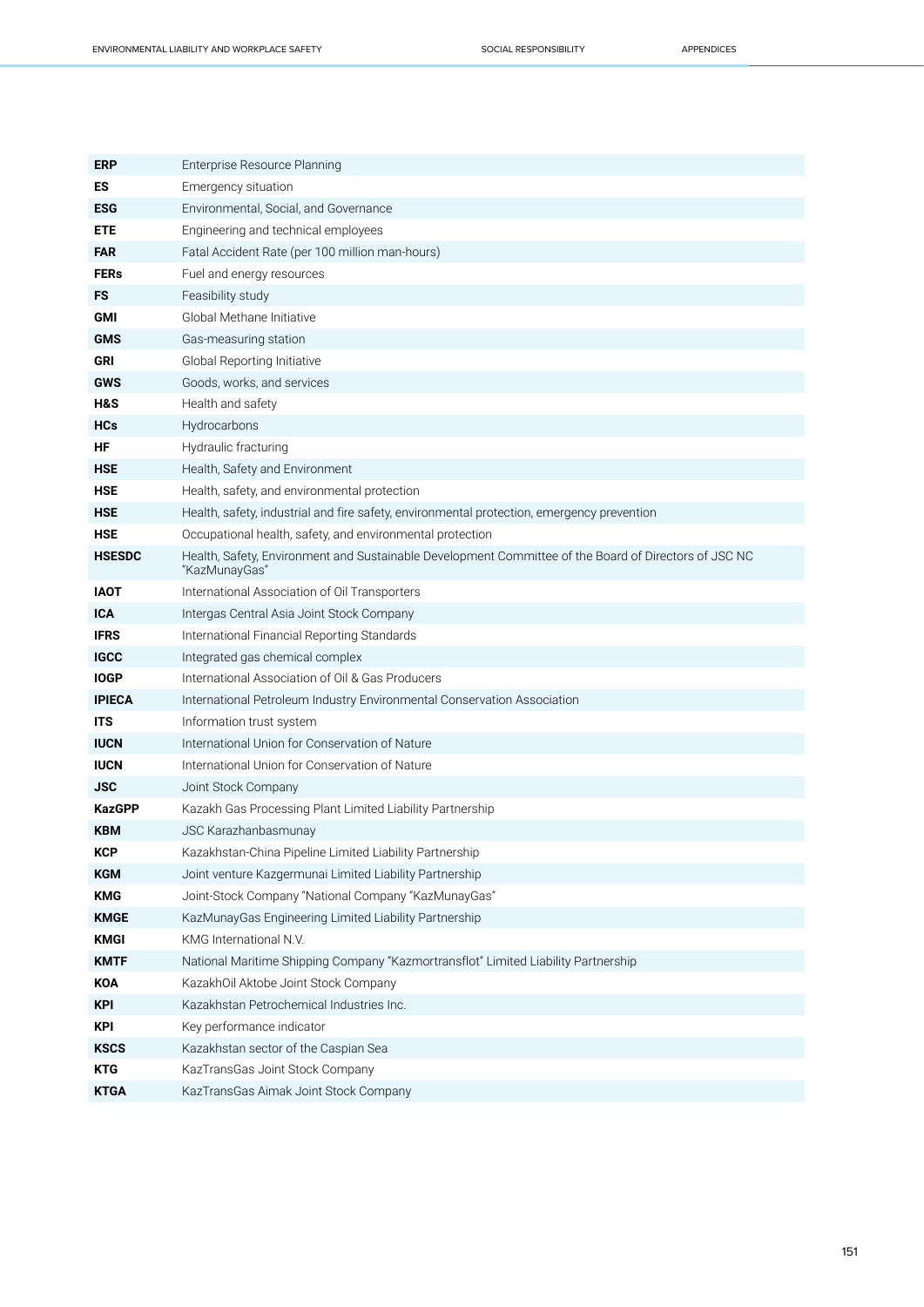| KTGO          | KazTransGas Onimderi Limited Liability Partnership                                      |
|---------------|-----------------------------------------------------------------------------------------|
| KTM           | Kazakhturkmunay Limited Liability Partnership                                           |
| кто           | KazTransOil Joint Stock Company                                                         |
| LLP           | Limited Liability Partnership                                                           |
| LTIR          | Lost Time Injury Rate (per million man-hours)                                           |
| MBA           | Master of Business Administration                                                       |
| MCV           | Modular Capture Vessel                                                                  |
| <b>MGDS</b>   | Main gas distribution station                                                           |
| min           | Million(s)                                                                              |
| MMG           | Mangistaumunaigas Joint Stock Company                                                   |
| MS            | Maangement system                                                                       |
| мт            | MunaiTas North-West Pipeline Company Limited Liability Partnership                      |
| NC            | National company                                                                        |
| NMSC          | National Maritime Shipping Company                                                      |
| ΝR            | Nature reserve                                                                          |
| NRC           | Nomination and Remuneration Committee of the Board of Directors of JSC NC "KazMunayGas" |
| осс           | Oil Construction Company Limited Liability Partnership                                  |
| <b>OCIMF</b>  | Oil Companies International Marine Forum                                                |
| OCR           | Oil chemistry refinery                                                                  |
| OMG           | Ozenmunaigaz Joint Stock Company                                                        |
| <b>OPEC</b>   | Organization of the Petroleum Exporting Countries                                       |
| OPL           | Overhead power lines                                                                    |
| ΟR            | Oil refinery                                                                            |
| osc           | Oil Service Company Limited Liability Partnership                                       |
| <b>OSHA</b>   | Occupational Safety and Health Administration                                           |
| OSRL          | Oil Spill Response Limited                                                              |
| отс           | Oil Transport Corporation Limited Liability Partnership                                 |
| PС            | Personal computer                                                                       |
| PCS           | Procurement Category Strategy                                                           |
| PJSC          | Public joint stock company                                                              |
| PKI           | PetroKazakhstan Inc.                                                                    |
| <b>PKOP</b>   | PetroKazakhstan Oil Products Limited Liability Partnership (Shymkent Oil Refinery)      |
| POCR          | Pavlodar Oil Chemistry Refinery Limited Liability Partnership                           |
| PPE           | Personal protective equipment                                                           |
| <b>PRC</b>    | People's Republic of China                                                              |
| PS            | Pump station                                                                            |
| PwC           | PricewaterhouseCoopers                                                                  |
| <b>RES</b>    | Renewable energy sources                                                                |
| <b>RoC MA</b> | Republic of Kazakhstan Ministry of Agriculture                                          |
| RoK           | Republic of Kazakhstan                                                                  |
| RPM           | Reservoir pressure maintenance                                                          |
| <b>RTA</b>    | Road traffic accident                                                                   |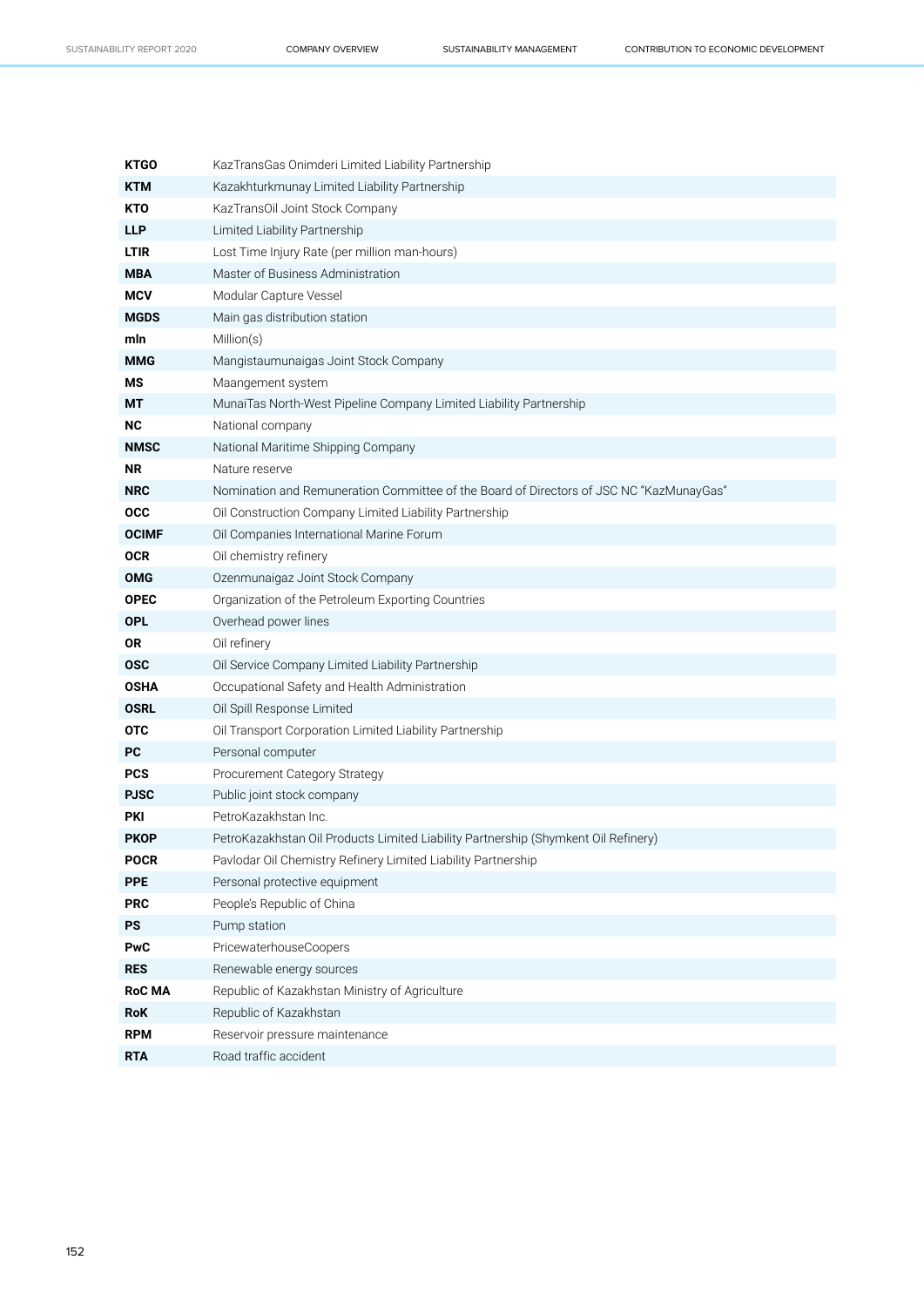| S&P            | Standard and Poor's                                                                          |
|----------------|----------------------------------------------------------------------------------------------|
| <b>SACs</b>    | Subsidiaries and affiliates                                                                  |
| <b>SDG</b>     | United Nations Sustainable Development Goals                                                 |
| <b>SDM</b>     | Meeting of the KMG Board of Directors and Management Board on Sustainable Development Issues |
| <b>SIEC</b>    | Specialized Interdistrict Economic Court                                                     |
| <b>SNR</b>     | State nature reserve                                                                         |
| SoE            | State of emergency                                                                           |
| <b>SR</b>      | Sustainability report                                                                        |
| <b>SSDR</b>    | Semi-submersible drilling rig                                                                |
| <b>TAP</b>     | Tax accounting policy                                                                        |
| <b>TCO FGP</b> | Tengiz field future growth project                                                           |
| ΤS             | Training centre                                                                              |
| UN             | <b>United Nations</b>                                                                        |
| <b>UNGC</b>    | United Nations Global Compact                                                                |
| <b>UNESCO</b>  | United Nations Educational, Scientific and Cultural Organization                             |
| <b>UTTIOS</b>  | "Upravleniye Tekhnologicheskogo Transporta i Obsluzhivaniya Skvazhin" LLP                    |
| <b>WDP</b>     | Water Disclosure Project                                                                     |
| <b>WWF</b>     | World Wildlife Fund                                                                          |
| wwo            | Well workover                                                                                |